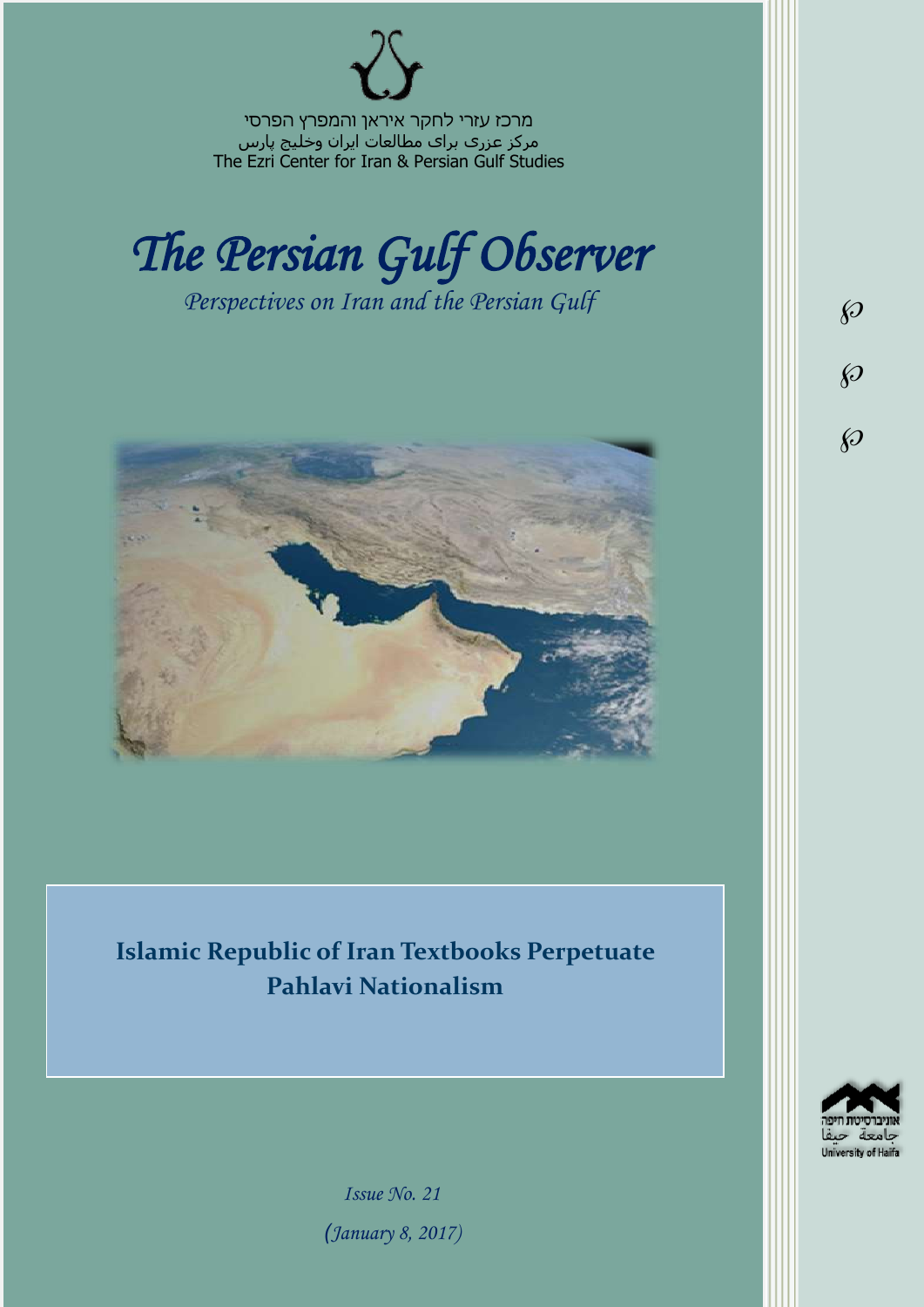The Ezri Center for Iran & Persian Gulf Studies at the University of Haifa is happy to launch *The* Persian Gulf Observer: Perspectives on Iran and the Persian Gulf. The Persian Gulf Observer will be published periodically, expressing the views and analysis of the Ezri center's researchers on various issues concerning the Persian Gulf region and the countries which lay by its shores. Attached please find the 21st issue written by Dr. Glen Segell on "Islamic Republic of Iran Textbooks Perpetuate Pahlavi Nationalism"

You are most welcome to follow the Ezri Center's twits at: <https://twitter.com/EzriCenter>, be our friend on Facebook: [https://www.facebook.com/pages/The-Ezri-Center-for-Iran-and-](https://www.facebook.com/pages/The-Ezri-Center-for-Iran-and-Persian-Gulf-Studies/141080069242626)[Persian-Gulf-Studies/141080069242626](https://www.facebook.com/pages/The-Ezri-Center-for-Iran-and-Persian-Gulf-Studies/141080069242626)

Watch and listen to conferences and lecturers in the Center's YouTube channel:

<https://www.youtube.com/channel/UCZdzvlhv7a8nxLjYZdaz68Q>

and visit our site:<http://gulfc.haifa.ac.il/>

You are also cordially invited to visit our site in Persian [www.TeHTel.com,](http://www.tehtel.com/) where you could find

interesting material on various aspects of the life in Israel.

## DOS DOS DOS DOS DOS DOS DOS

מרכז עזרי לחקר איראן והמפרץ הפרסי באוניברסיטת חיפה שמח להשיק את :*The Persian Gulf Observer* 

Perspectives on Iran and the Persian Gulf , בו יוצגו מאמרי דעה שיופצו בתדירות תקופתית, פרי- עטם של חוקרי

המרכז על מגוון נושאים מאזור המפרץ הפרסי והמדינות השוכנות לחופיה.

להלן הגיליון ה- 21 ובו מאמר מאת ד"ר גלן סגל בנושא " Islamic Republic of Iran Textbooks Perpetuate Pahlavi "Nationalism

אנו מזמינים אתכם לעקוב אחרי ציוצי המרכז בכתובת: [EzriCenter/com.twitter://https](https://twitter.com/EzriCenter) ,

[https://www.facebook.com/pages/The-Ezri-Center-for-Iran-and-](https://www.facebook.com/pages/The-Ezri-Center-for-Iran-and-Persian-Gulf-Studies/141080069242626)

[Persian-Gulf-Studies/141080069242626](https://www.facebook.com/pages/The-Ezri-Center-for-Iran-and-Persian-Gulf-Studies/141080069242626)

לצפות ולהאזין לכנסים והרצאות בערוץ היו-טיוב של המרכז:

<https://www.youtube.com/channel/UCZdzvlhv7a8nxLjYZdaz68Q>

<http://gulfc.haifa.ac.il/> ולבקר אותנו באתר הבית:

דוברי ויודעי הפרסית שביניכם מוזמנים לבקר באתר שלנו בשפה הפרסית [com.TeHTel.www](http://www.tehtel.com/) בו ניתן למצוא חומרים מעניינים על היבטים שונים של החיים בישראל.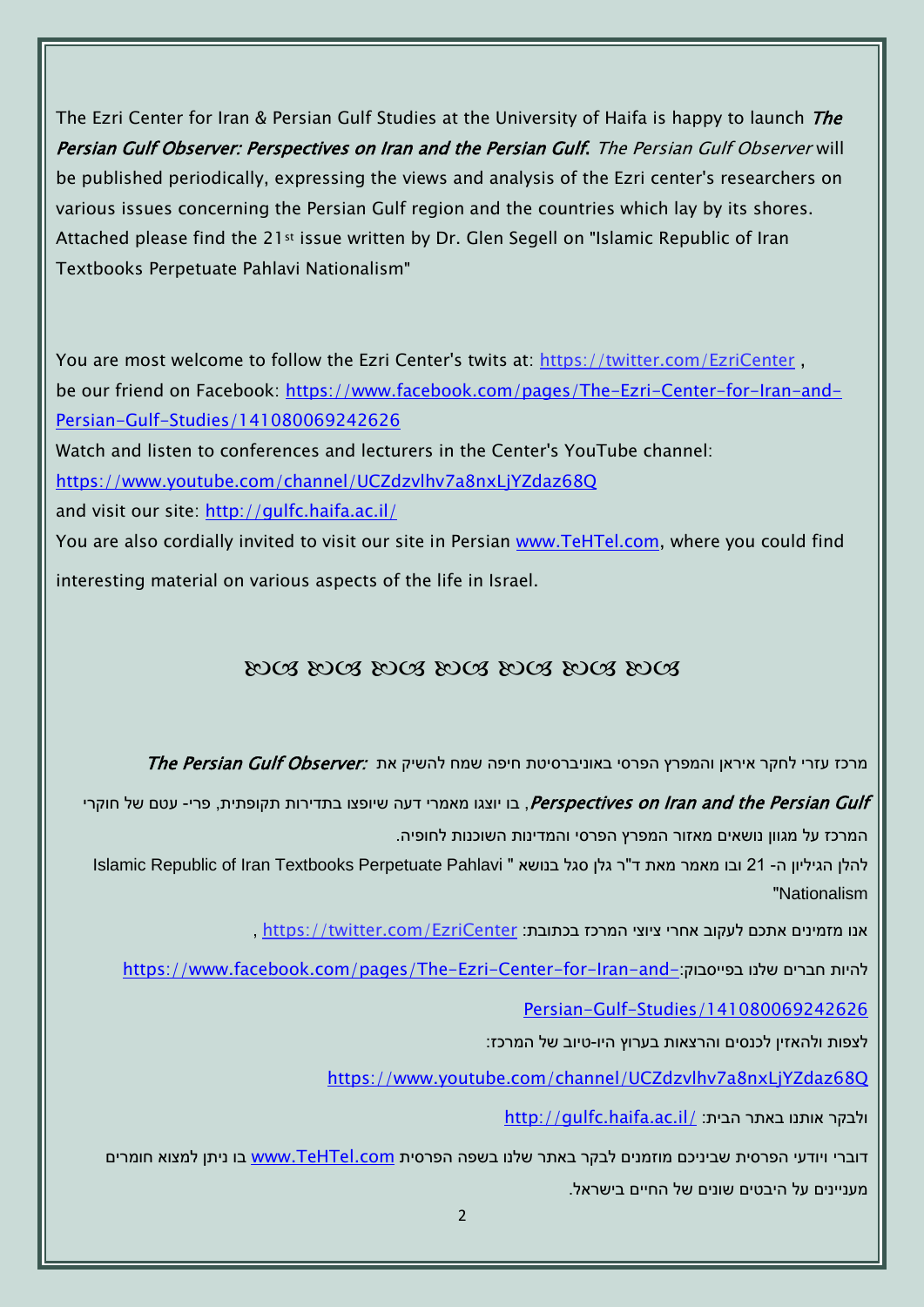Islamic Republic of Iran textbooks perpetuate Pahlavi nationalism

By Dr Glen Segell 2017 Research Fellow Ezri Center for Iran & Persian Gulf Studies, University of Haifa

The educational goals of many contemporary nations, has been to educate present and future generations in the ideology of the state. Higgins and Shoar-Ghaffari sustain such a point in that "all who have written about education in the Islamic Republic agree that a chief aim is the creation of an Islamic person, the development of commitment to one G-d"<sup>i</sup>

However Farhad Kazemi also points out that while the Islamic tradition figures high in educational policy planning after the 1979 Iranian Revolution "the predominance of one tradition over others at a particular time doesn't mean the final and complete demise of other forces that have existed for generations in Iranian society and that are part of the country's cultural legacy."ii

He is referring to the decision of the Islamic republican regime not to make drastic changes inasmuch as school textbooks from the preceding Pahlavi regime; that belong to the humanities and the social sciences, the main area where unwarranted westernization could have its most "poisonous" impact on Iranian pupils.

Specifically there is a consensus from those that have performed a comparison of pre- and post-1979 revolution textbooks that the complex and heterogeneous cultural atmosphere in Iranian secondary school education does not serve as the battleground between two apparently mutually exclusive forms of identity – *Iranianism* and *Islamism*. iii

What does this mean in practice for the goals of the post-revolutionary Iranian to educate present and future generations in the ideology of the state – "an Islamic person, the development of commitment to one G-d"?

Firstly the revolutionary movement apparently saw no need to change the pre-revolutionary narrative in school textbooks. The youth continued to be taught the Pahlavi dynasty's conception of the "immemorial Iranian nation" - that it has always "been there"; the same in antiquity as in the modern epoch - as it was first articulated by European scholars of the late nineteenth and early twentieth century's.<sup>iv</sup>

For example the textbooks description of the Islamic-republican era is not marked by divine interventions only, but it is also conceived, as in the Pahlavi era, in linear time, in which the constructed history of the nation acquires antiquity and ancestry. That's why Islamic consciousness in Iran does not in any way constitute the basis for an alternative myth to the national myth. Rather, it adds Islamic terminology to the very same myth.

Hunter provides succinct details in an analysis describing that the goals of the Pahlavis was to instill loyalty to the homeland and belief in the "grandeur" of the Iranian-Aryan heritage, while those of the Islamic regime was the radical Islamization in all walks of life. He shows that in appropriating the very basic "story line" of the Pahlavis in the textbooks, which presupposed a linear movement of the "Iranians" as a unified group from pre-Islamic to Islamic times, the Islamic Republic has also implicitly endorsed the mainstays of the "Iranian-Aryan hypothesis." $\sqrt{v}$ 

For this reason in the textbooks both the Pahlavi and the Islamic Republican states have each sought to establish and/or reinforce an Iranian identity that can help bind the populace to the state and that can form a common core of national culture.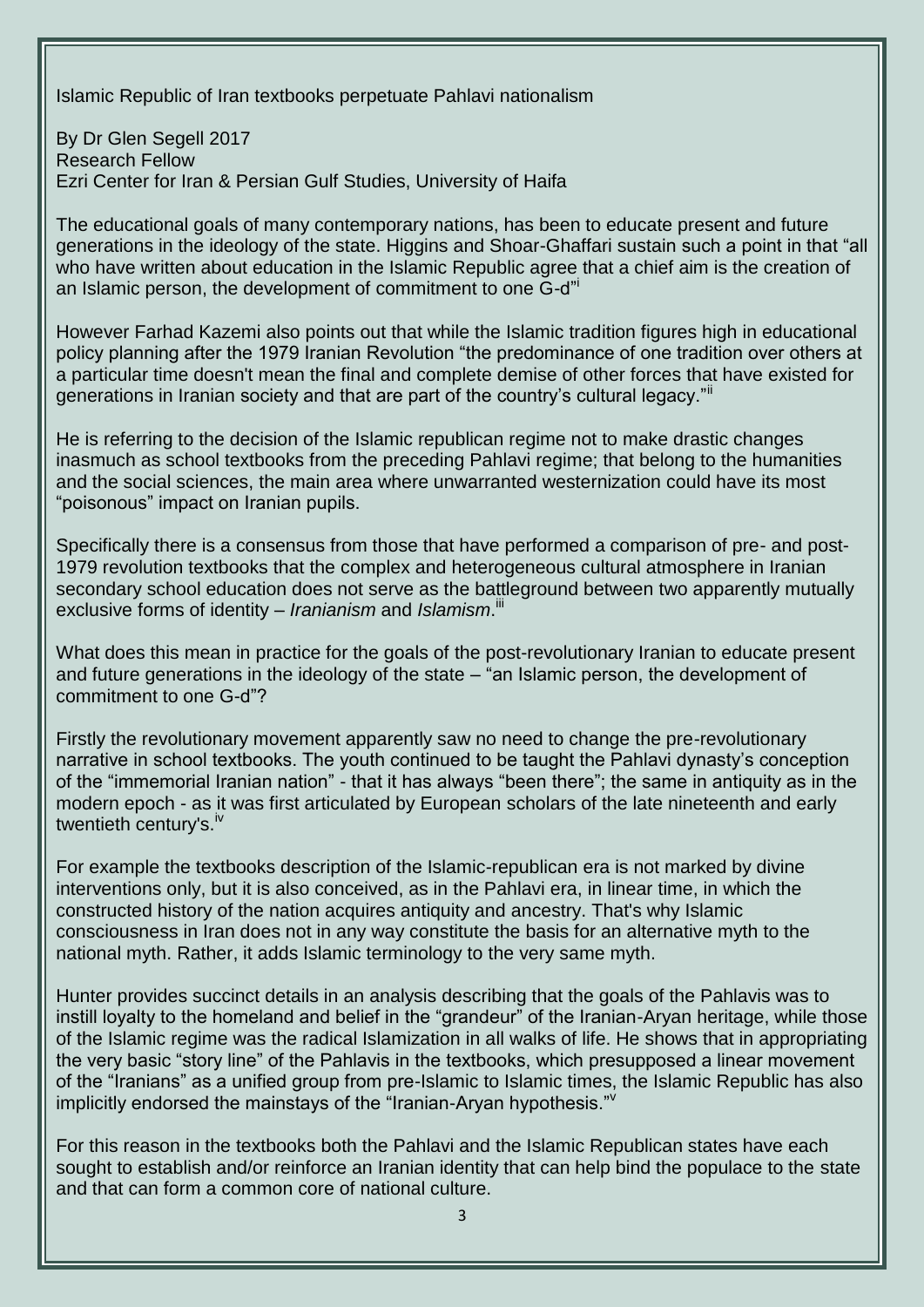Secondly and most important it means that, although the creation of the *Islamic person* has truly been a prime objective of the Islamic Republic, an equally important result has been the creation of an *Iranian person*; an approximate of the very same person envisioned by the Pahlavi monarchy. In post-revolutionary Iran, too, the *conception* of the nation has become the field and the model in terms of which to think of commitments and loyalties.

The significance is that in clinging to the European\Pahlavi master-narrative of Iranian history, the school textbooks show that the 1979 Revolution was not a total breakpoint. It carried forward certain cultural patterns from the old regime; and thus became subject to the same evolution, the same dialectic of remembering and forgetting, the same successive deformations, and vulnerability to the very same manipulation and appropriation.

In continuing the narrative, Pahlavi nationalism as the product of modernity has been perpetuated under the Islamic republican regime. The Islamic movement, even though verbally rejecting all modern political models as alien imports from a hostile West, has in practice sustained and perpetuated various political ideas, organizations and aspirations implicitly premised upon the models and assumptions of Western nation state politics. Consequently, in Iran today textbooks show and teach that political Islam is within the confines of Iranian nationalism.

This may seem at first glance to be benign. However studies in other countries on school textbooks show that the content is instrumental in influencing the thinking and decisions of future leaders.

For example Segell shows that French school textbooks in the inter-war period of 1918-1939 described how France didn't need to win the First World War of 1914-1918 or even to fight the German enemy in order for French identity to survive. Using defeatist language they described how decisions and actions during the First World War had not in any manner led to the waning of French identity or France being a weaker state once the war had ended. He proves that this lead young French military and political leaders to decide to an early capitulation to Nazi Germany at the start of World War II instead of defending sovereignty. VI

Hence I argue there may be an eventual weakening of the revolutionary movement and political Islam in Iran because of the decision of the revolutionary movement to permit school text books to teach *Iranianism* and *Islamism* within the same confines thereby perpetuating Pahlavi nationalism.

There is no doubt that the youth who will be tomorrow's leaders are influenced by the content and knowledge of their education!

Endnotes:

 $\overline{a}$ 

i Patricia J. Higgins and Pirouz Shoar-Ghaffari, "Women's Education in the Islamic Republic of Iran," in Mahnaz Afkhami and Erika Friedl (eds.), *In the Eye of the Storm: Women in Post-revolutionary Iran* (London and New York: I. B. Tauris, 1994), p. 20. ii Farhad Kazemi, *Politics and Culture in Iran* (Ann Arbor: Center for Political Studies, Institute for Social Research, University of Michigan, 1988), p. 1.

iii Mobin Shorish, "The Islamic Revolution and Education in Iran," *Comparative Education Review*, 32 (1988), pp. 58-75; Khosrow Sobhe, "Education in Revolution: Is Iran Duplicating the Chinese Cultural Revolution?," *Comparative Education*, 18 (1982), pp. 271-280; Jalal Matini, "The Impact of the Islamic Revolution on Education in Iran," in Adnan Badran (ed.), *At the Crossroads: Education in the Middle East* (New York: Paragon House, 1989), pp. 43-55. Mehrad Haghayeghi, "Politics and Ideology in the Islamic Republic of Iran," *Middle Eastern Studies*, 29 (1993), pp. 36-52; Rasool Nafisi, "Education and the Culture of Politics in the Islamic Republic of Iran," in Farsoun and Mashayekh (eds.), *Iran: Political Culture in the Islamic Republic*, pp. 160-77.